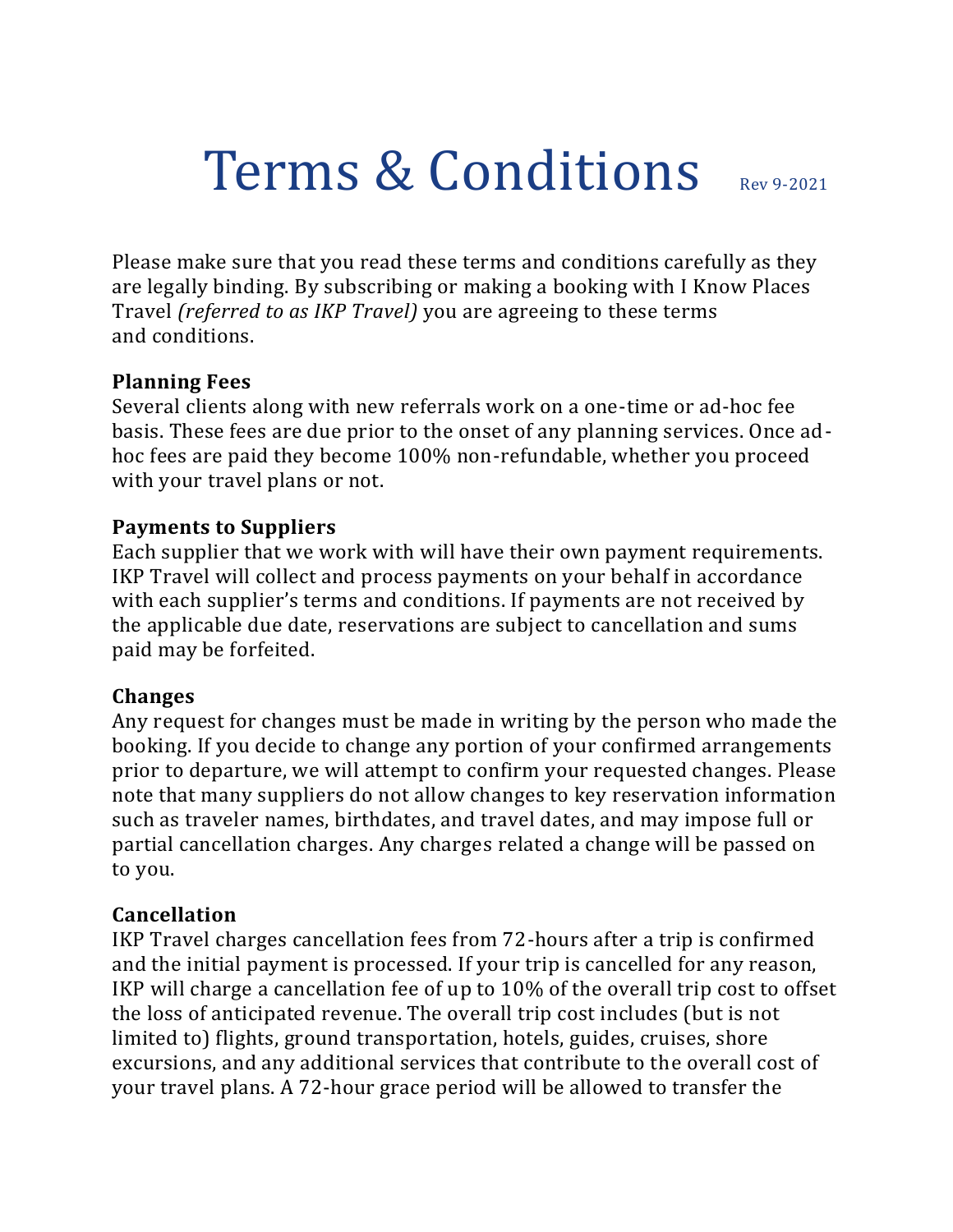cancelled booking to alternate dates using the same tour operator, hotel, cruise line or local supplier. After the grace period, the cancellation fee will be charged to the primary client's credit card on file after review and consultation with your travel advisor.

IKP Travel cancellation fees will be assessed outside any cancellation fees that maybe imposed by the supplier(s). We will do everything in our power to obtain refunds for amounts paid to suppliers on your behalf should cancellation occur outside the suppliers' cancellation schedule, or a future travel credit should the cancellation occur within the suppliers' cancellation schedule.

#### **Travel Documents**

You are responsible for reviewing your travel documents for accuracy upon receipt and understand that you may contact IKP Travel with any questions. You also acknowledge that discounted fares typically involve restrictions and that changing any aspect of your travel arrangements after confirmation may result in additional costs.

## **Travel Insurance**

IKP Travel strongly recommends that all customers purchase travel insurance. Unless noted, travel insurance is not automatically included in the cost of your reservations. Travel Insurance may protect you against third party default, delay, interruption, cancellation, medical emergency, lost baggage, illness, injury, AD&D, and more.

IKP Travel offers many options for travel insurance, based on each client's individual needs on a per-trip basis to cover all non-refundable costs, including costs pertaining to cancellation fees.

Should you opt to either self-insure or decline insurance, we will request that a waiver is signed before your travel documents are released.

# **Identification, Entry & Exit Requirements**

All travelers are required to carry a valid identification to board a flight. The full name, date of birth and gender that appears on the identification card must be the same as on your airline ticket. See

<https://www.tsa.gov/travel/security-screening/identification> for more information.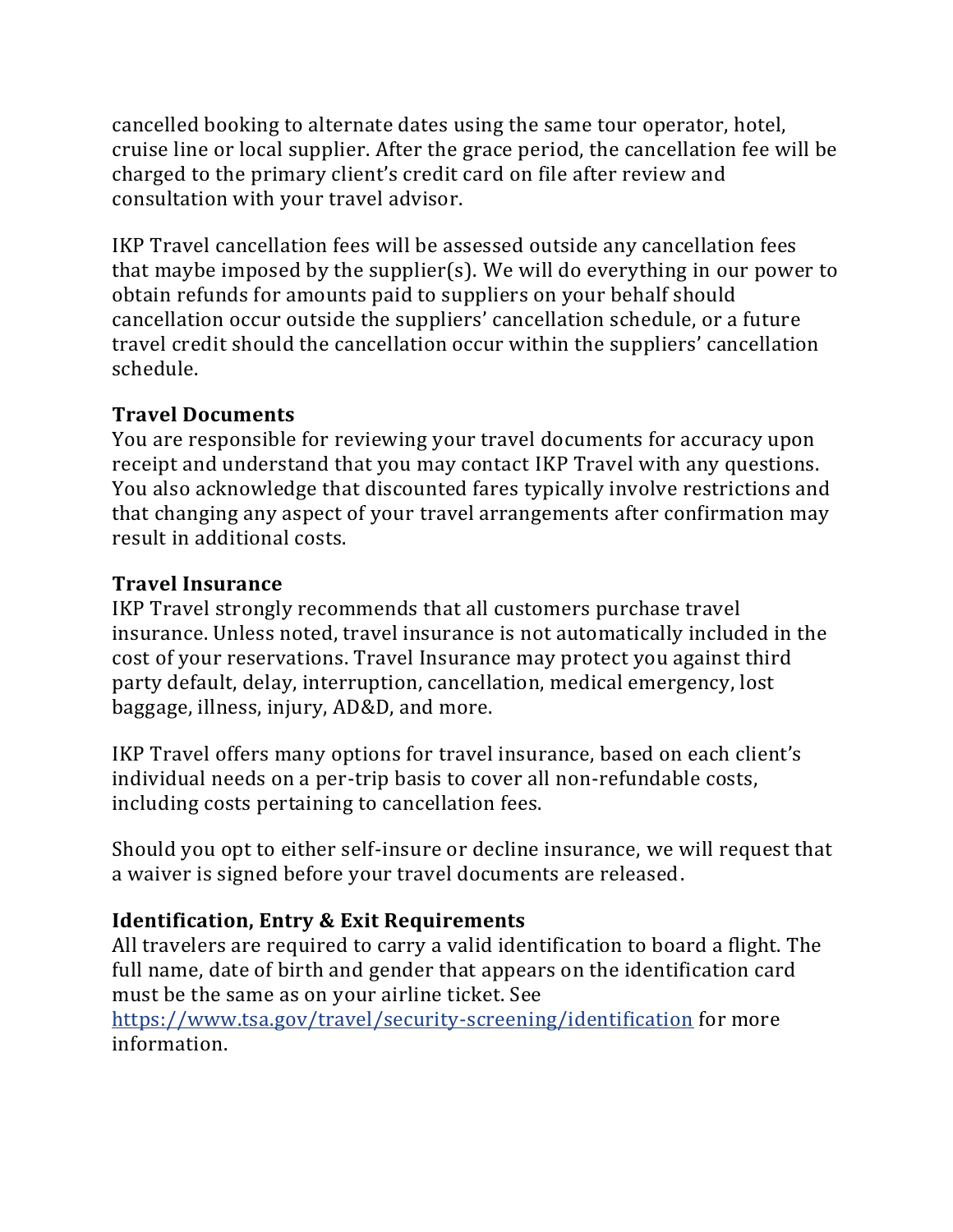Each country has their own requirements and regulations for entry and exit. Some countries require that you have several blank visa/stamp pages available in your passport. Failure to obtain required

visas/permits/authorizations, or follow other requirements may result in being denied boarding by some airlines. Please visit the State Department for more information

[https://travel.state.gov/content/passports/en/country.html.](https://travel.state.gov/content/passports/en/country.html)

IKP Travel has no control over the issuance of travel permits, ETAs and visas related to international travel. It is your responsibility to verify that you have all the necessary documentation for your trip.

## **Health & Documentation Requirements**

Some destinations will require that you obtain certain immunizations and carry documentation of such. Please see your physician or health practitioner for recommendations and advice. IKP Travel cannot be held liable for the accuracy of health requirements or vaccination and/or documentation prior to departure or landing at your destination.

Check the State Department website [http://travel.state.gov,](http://travel.state.gov/) for relevant information relating to travel to specific destinations, the Centers for Disease Control <http://wwwnc.cdc.gov/travel/destinations/list/> and the World Health Organization <http://www.who.int/en/> for more information relating to health issues.

#### **Risk**

All travel carries some form of risk. By using our services, you understand that travel may involve hazardous activities, some in remote areas, with a risk of illness, injury or death. You are aware that weather conditions cannot be predicted, and weather may be severe, adverse and/or unpleasant. By proceeding with any travel services, you are willing to accept the risks and uncertainty involved.

#### **Force Majeure**

We cannot accept liability where the performance or prompt performance of our contractual obligations is prevented or affected, or you otherwise suffer any loss, injury, death, inconvenience or damage as a result of circumstances amounting to 'force majeure'. In these terms and conditions 'force majeure' means any event or circumstances which IKP Travel or the travel supplier could not foresee or avoid. Such events and circumstances may include, but are not limited to sickness/epidemics/pandemics/quarantine or the threat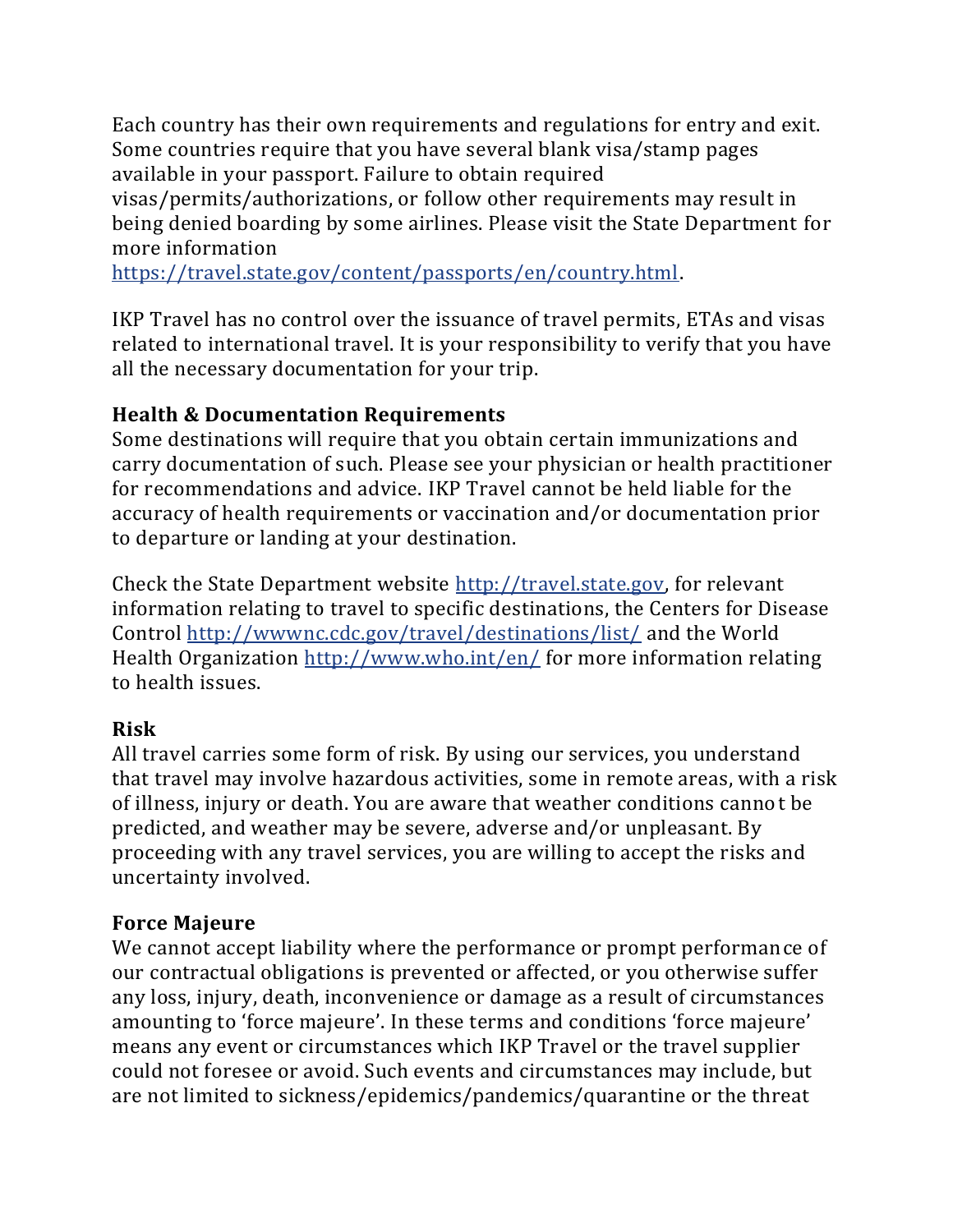thereof, government intervention, war or threat of war (declared or undeclared), terrorist activity or the threat thereof, invasion, mobilization, embargo, civil disturbance, riots, strikes, industrial action, civil action, technical or maintenance problems with transport, changes of schedules or operational decisions of air carriers, delay, acts of God, tidal waves, tsunami, flood, wind events, earthquakes, forest fire, weather conditions, volcanic eruptions, contamination (natural or nuclear), and all similar events outside our control.

If IKP Travel and/or any travel suppliers are affected by Force Majeure, we may change or cancel any itinerary or arrangement in relation to a confirmed trip. Any refunds due because of the change or cancellation will be paid to you as quickly as we are able. In some instances, cancellation fees (see cancellation) may still be applicable, at the sole discretion of IKP Travel and any applicable supplier.

## **Relationships & Disclaimer of Liability**

IKP Travel acts solely as a booking agent for disclosed principal suppliers and is not the source or provider of any travel service. Each supplier is an independent entity with its own management and is not subject to the control of IKP Travel. The suppliers whose names appear in travel documentation are those responsible for providing the travel services purchased, and you consent to the use of those suppliers.

Because IKP Travel acts as an agent for disclosed principal suppliers and does not have the right to control the operations of such independent operators and suppliers, you agree that IKP Travel is not liable for any personal injury or property damage, which may arise out of these services. IKP Travel hereby disclaims any liability whether based on contract, tort, strict liability or otherwise, including without limitation liability for any direct, punitive, special consequential, incidental or indirect damages, in connection with the goods or services provided by any principal supplier booking through IKP Travel, including without limitation liability for any act, error, omission, injury, loss, accident, delay or irregularity which may be incurred through the fault, negligence, willful acts, omissions or otherwise of such supplier, or of any supplier or their respective employees, agents, servants, or representatives, including, without limitation, their failure to deliver or their partial or inadequate delivery of services, their cancelation and refund policies, fuel increases, bankruptcy or cessation of operations and other matters outside of IKP Travel's control, and you hereby exonerate IKP Travel from any liability with respect to the same.